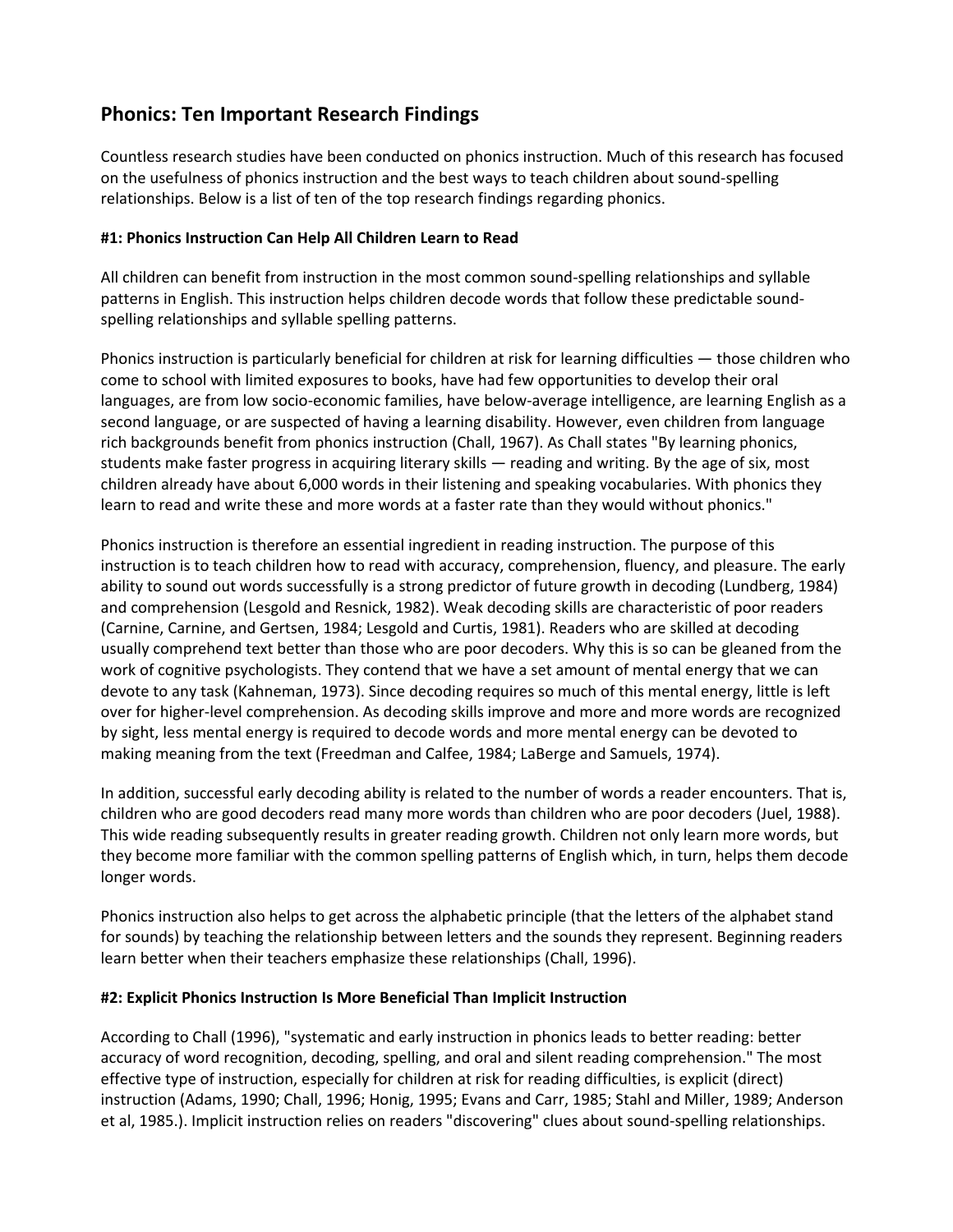Good readers can do this; poor readers aren't likely to. Good readers can generalize their knowledge of sound-spelling relationships and syllable patterns to read new words in which these and other soundspellings and patterns occur. Poor readers must rely on explicit instruction.

Although explicit instruction has proved more effective than implicit instruction, the key element in the success of explicit phonics instruction is the provision of multiple opportunities to read decodable words (that is, words containing previously taught sound‐spellings) in context (Stahl, Osborn, and Pearson, 1992; Juel and Roper‐Schneider, 1985; Adams, 1990) and ample modeling of the application of these skills to real reading. In fact, students who receive phonics instruction achieve best in both decoding and comprehension if the text they read contains high percentages of decodable words. In addition, by around second or third grade, children who've been taught with explicit phonics instruction generally surpass the reading abilities of their peers who've been taught with implicit phonics instruction (Chall, 1996).

## **#3: Most Poor Readers Have Weak Phonics Skills and a Strategy Imbalance**

Most poor readers have a strategy imbalance. They tend to overrely on one reading strategy, such as the use of context clues, to the exclusion of other strategies that might be more appropriate (Sulzby, 1985). To become skilled fluent readers, children need to have a repertoire of strategies to figure out unfamiliar words (Cunningham, 1990). These strategies include using a knowledge of sound-spelling relationships, using context clues, and using structural clues and syllabication strategies. Younger and less skilled readers rely more on context than other, often more effective, strategies (Stanovich, 1980). This is partly due to their inability to use sound‐spelling relationships to decode words. Stronger readers don't need to rely on context clues because they can quickly and accurately decode words by sounding them out.

Unfortunately, children who get off to a slow start in reading rarely catch up to their peers and seldom develop into strong readers (Stanovich, 1986; Juel, 1988). Those who experience difficulties decoding early on tend to read less and thereby grow less in terms of word recognition skills and vocabulary.

A longitudinal study conducted by Juel (1988), revealed an 88% probability that a child who is a poor reader at the end of first grade would still be a poor reader at the end of fourth grade. Stanovich (1986) refers to this as the "Matthew Effect" in which the "rich get richer" (children who are successful decoders early on read more and therefore improve in reading), and the "poor get poorer" (children who have difficulties decoding become increasingly distanced from the good decoders in terms of reading ability).

# **#4: Phonics Knowledge Has a Powerful Effect on Decoding Ability**

Phonics knowledge affects decoding ability positively (Stanovich and West, 1989). Early attainment of decoding skill is important because this accurately predicts later skill in reading comprehension (Beck and Juel, 1995).

One way to help children achieve the ultimate goal of reading instruction, to make meaning of text, is to help them achieve automaticity in decoding words (Gaskins et al, 1988). Skilled readers recognize the majority of words they encounter in text quickly and accurately, independent of context (Cunningham, 1975-76; Stanovich, 1984). The use of graphophonic cues (knowledge of sound-spelling relationships) facilitates word recognition abilities. In fact, a child's word recognition speed in first grade was found to be a strong predictor of reading comprehension ability in second grade (Lesgold and Resnick, 1982; Beck and Juel, 1992).

However, the inability to automatically recognize frequently encountered words affects reading in the following ways (Royer and Sinatra, 1994):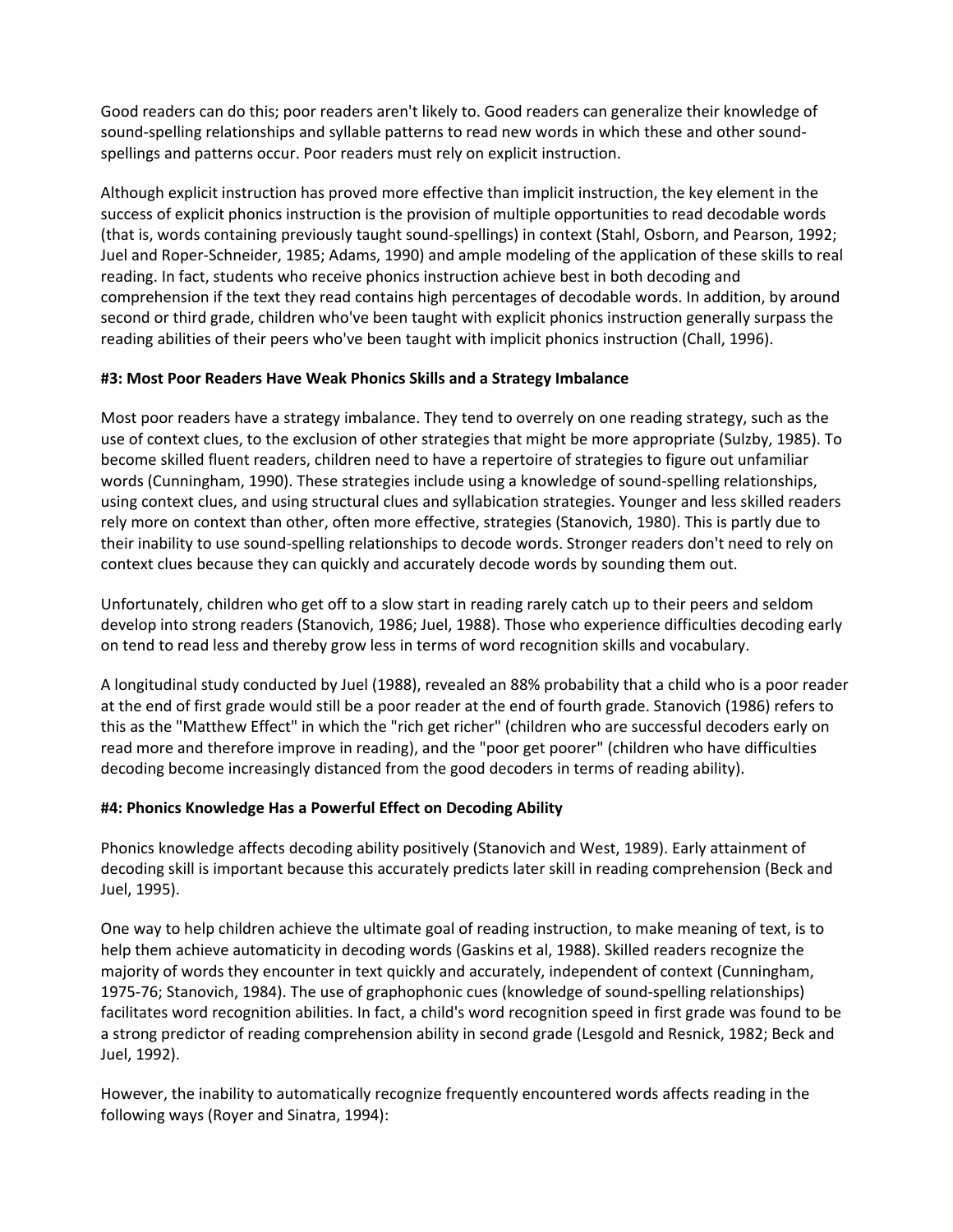1. Since words can be stored in working memory for only a limited amount of time (approximately 10–15 seconds), slow decoding can result in some words "decaying" before a meaningful chunk of text can be processed.

2. Devoting large amounts of mental energy to decoding words leaves less mental energy available for higher-level comprehension. This can result in comprehension breakdowns.

## **#5: Good Decoders Rely Less on Context Clues Than Poor Decoders**

Good readers rely less on context clues than poor readers do because their decoding skills are so strong (Gough and Juel, 1991). It's only when good readers can't use their knowledge of sound‐spelling relationships to figure out an unfamiliar word that they rely on context clues. In contrast, poor readers, who often have weak decoding skills, overrely on context clues to try to make meaning of text (Nicholson, 1992; Stanovich, 1986). Any reader, strong or weak, can use context clues only up to a certain point. It has been estimated that only one out of every four words (25%) can be predicted using context (Gough, Alford, and Holley‐Wilcox, 1981). The words that are the easiest to predict are function words such as *the* and *an*. Content words — the words that carry the bulk of the meaning in a text — are the most difficult to predict. Researchers estimate that content words can be predicted only about 10% of the time (Gough, 1983). A reader needs to use his or her knowledge of phonics (sound‐spelling relationships) to decode these words.

"The whole word method (meaning emphasis) may serve a student adequately up to about second grade. But failure to acquire and use efficient decoding skills will begin to take a toll on reading comprehension by grade 3." Jeanne Chall, 1996

## **#6: The Reading Process Relies on a Reader's Attention to Each Letter in a Word**

Eye‐movement studies have revealed that skilled readers attend to almost every word in a sentence and process the letters that compose each word (McConkie and Zola, 1987). Therefore, reading is a "letter‐ mediated" rather than a "whole‐word‐mediated" process (Just and Carpenter, 1987). Prior to these findings, it was assumed that readers did not process each letter in a word, rather recognized the word based on shape, a few letters, and context.

Research has also revealed that poor readers do not fully analyze words; for example, some poor readers tend to rely on initial consonant cues only (Stanovich, 1992, Vellutino and Scanlon, 1987). Therefore, phonics instruction should help to focus children's attention on all the letters or spellings that make up words and the sounds each represents by emphasizing the full analysis of words. In addition, phonics instruction must teach children strategies to use this information to decode words. This attention to the spelling patterns in words is necessary for the reader to store the word in his or her memory. It also helps the reader to become a better speller because the common spelling patterns of English are attended to to a greater degree and thereby more fully learned (Ehri, 1987).

#### **#7: Phonemic Awareness Is Necessary for Phonics Instruction to Be Effective**

Before children can use a knowledge of sound-spelling relationships to decode words, they must understand that words are made up of sounds (Adams, 1990). Many children come to school thinking of words as whole units — *cat, dog, run*. Before they can learn to read, children must realize that these words can be broken into smaller units — and sounded out. Phonemic awareness is the understanding, or insight, that a word is made up of a series of discrete sounds. Without this insight, phonics instruction will not make sense to children. Some students with weak phonemic awareness skills are able to make it through the first couple years of reading instruction by memorizing words. This strategy breaks down when the number of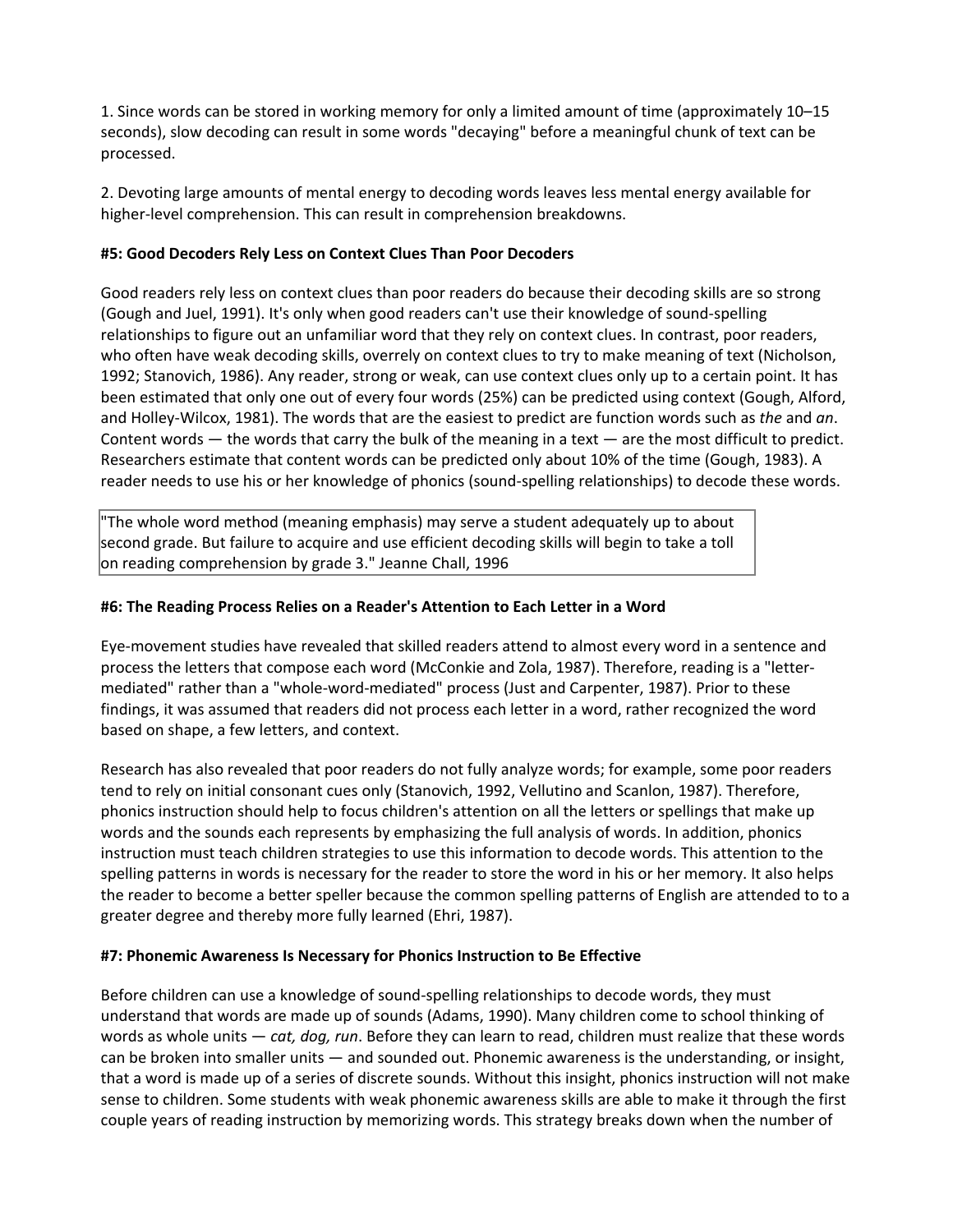unique words in text increases in grades three and up. Therefore, if weak phonemic awareness skills are not detected and corrected, these students may enter the intermediate grades with a very serious reading deficit.

## **#8: Phonics Instruction Improves Spelling Ability**

Reading and writing are interrelated and complementary processes (Pinnell, 1994). Whereas phonics is characterized by putting together sounds to form words that are printed, spelling involves breaking down spoken words into sounds in order to write them. To spell, or encode, a word a child must map a spelling onto each sound heard in the word.

Spelling development lags behind reading development. A word can generally be read before it can be spelled. The visual attention a child needs to recognize words is stored in his or her memory. This information — the knowledge of the spelling patterns of English, also known as orthographic knowledge is used to spell. Spelling, however, requires greater visual recall than reading and places higher demands on memory.

Good spellers are generally good readers because spelling and reading share an underlying knowledge base. Poor readers, however, are rarely good spellers. Phonics is a particularly powerful tool in improving spelling because it emphasizes spelling patterns, which become familiar from reading. Studies show that half of all English words can be spelled with phonics rules that relate one letter to one sound. Thirty-seven percent of words can be spelled with phonics rules that relate groups of letters to one sound. The other thirteen percent must be learned by memorization. Good spellers have not memorized the dictionary; they apply the phonics rules they know and have a large store of sight words.

Writing, in turn, supports a child's reading development because it slows the process by focusing the child's attention on how print works. Poor spellers experience difficulties in both writing and reading. Poorly developed spelling ability also hinders vocabulary development (Adams, Treiman, and Pressley, 1996; Read, 1986).

# **#9: A Teacher's Knowledge of Phonics Affects His or Her Ability to Teach Phonics**

A teacher's knowledge of phonics has a strong effect on his or her ability to teach phonics (Carroll, 1990; Moats, 1995). This knowledge of the English language enables the teacher to choose the best examples for instruction, to provide focused instruction, and to better understand students' reading and writing errors in relationship to their developing language skills. I highly recommend that all teachers take a basic course in phonics or linguistics to gain further insights into our language that can be used in the classroom in productive and purposeful ways.

## **#10: Knowledge of common syllable patterns and structural analysis (affixes, roots) improves students' ability to read, spell, and learn the meanings of multisyllablic words.**

For many children, reading long words is an arduous task. Explicit instruction in the six common spelling patterns, the most common syllable types (e.g., VCe, VCCV,), prefixes, suffixes, roots, and word origins helps students recognize larger word chunks that makes decoding easier and aids in figuring out a word's meaning. For example, it may be efficient for a student to decode text containing simple CVC words such as *cat* and *ran* sound by sound, it is not efficient to decode text containing words such as *transportation* and *unhappy* sound by sound. Rather, it is more efficient to recognize common word parts such as *trans, port,*